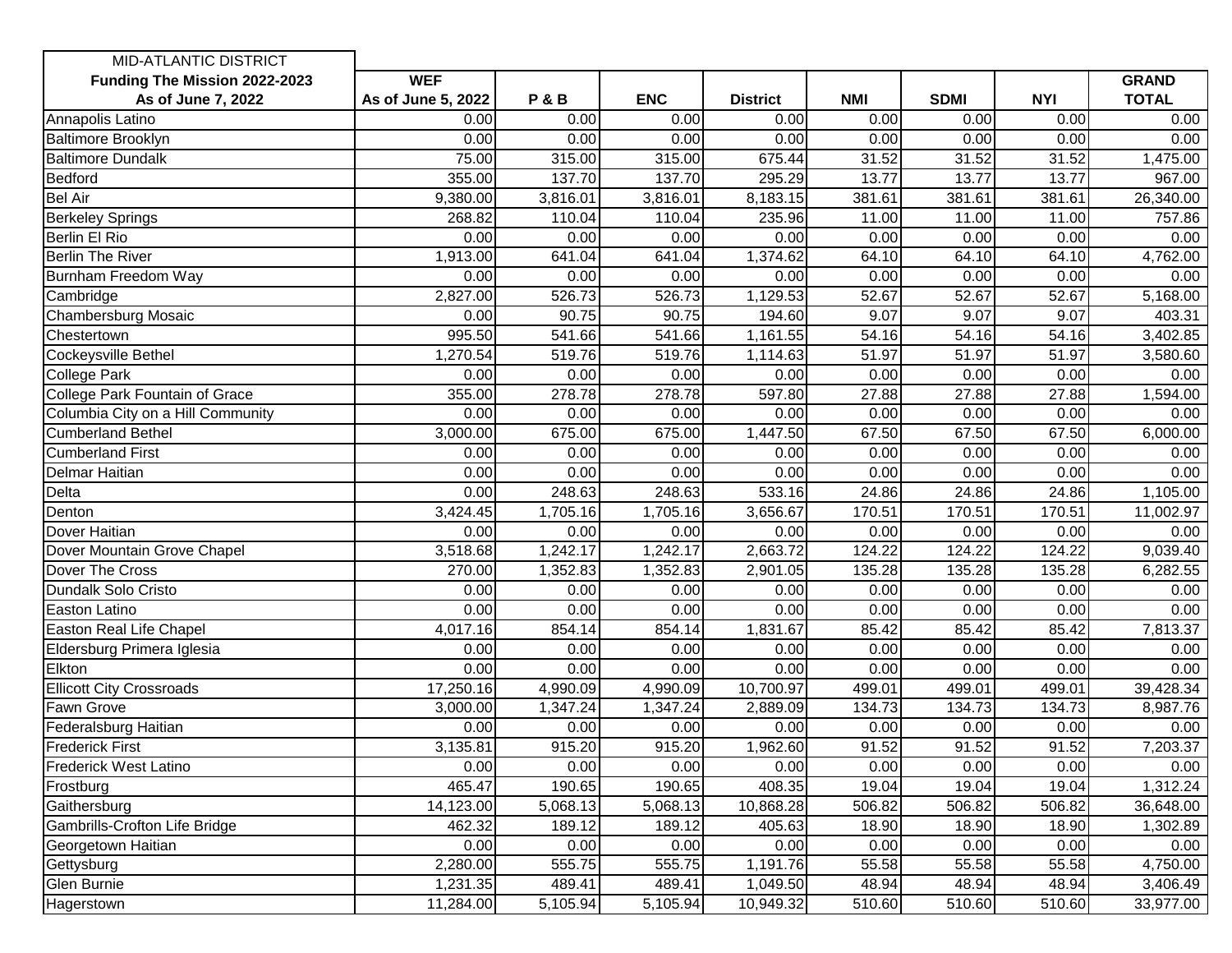| MID-ATLANTIC DISTRICT                       |                    |                |            |                 |            |             |            |                        |
|---------------------------------------------|--------------------|----------------|------------|-----------------|------------|-------------|------------|------------------------|
| Funding The Mission 2022-2023               | <b>WEF</b>         |                |            |                 |            |             |            | <b>GRAND</b>           |
| As of June 7, 2022                          | As of June 5, 2022 | <b>P&amp;B</b> | <b>ENC</b> | <b>District</b> | <b>NMI</b> | <b>SDMI</b> | <b>NYI</b> | <b>TOTAL</b>           |
| Hagerstown Haitian                          | 0.00               | 157.50         | 157.50     | 337.75          | 15.75      | 15.75       | 15.75      | 700.00                 |
| Hagerstown Latino                           | 1,341.00           | 546.76         | 546.76     | 1,172.44        | 54.68      | 54.68       | 54.68      | 3,771.00               |
| <b>Halethorpe Connections</b>               | 422.59             | 172.91         | 172.91     | 370.79          | 17.30      | 17.30       | 17.30      | 1,191.10               |
| Hampstead                                   | 0.00               | 202.50         | 202.50     | 434.25          | 20.25      | 20.25       | 20.25      | 900.00                 |
| Hancock Grace                               | 1,075.54           | 335.27         | 335.27     | 718.96          | 33.52      | 33.52       | 33.52      | 2,565.60               |
| <b>Hanover Trinity</b>                      | 2,170.00           | 805.95         | 805.95     | 1,728.30        | 80.60      | 80.60       | 80.60      | $\overline{5}$ ,752.00 |
| Havre de Grace The Great Commision          | 0.00               | 0.00           | 0.00       | 0.00            | 0.00       | 0.00        | 0.00       | 0.00                   |
| Hollywood                                   | 2,400.00           | 900.46         | 900.46     | 1,930.96        | 90.04      | 90.04       | 90.04      | 6,402.00               |
| Hurlock United (District Mission Status)    | 0.00               | 0.00           | 0.00       | 0.00            | 0.00       | 0.00        | 0.00       | 0.00                   |
| <b>Hyattsville Healing Temple</b>           | 0.00               | 0.00           | 0.00       | 0.00            | 0.00       | 0.00        | 0.00       | 0.00                   |
| Hyattsville Latino                          | 0.00               | 0.00           | 0.00       | 0.00            | 0.00       | 0.00        | 0.00       | 0.00                   |
| <b>Hyattsville Primitive Haitian</b>        | 0.00               | 0.00           | 0.00       | 0.00            | 0.00       | 0.00        | 0.00       | 0.00                   |
| Indian Head                                 | 0.00               | 0.00           | 0.00       | 0.00            | 0.00       | 0.00        | 0.00       | 0.00                   |
| <b>Jessup New Generation</b>                | 0.00               | 0.00           | 0.00       | 0.00            | 0.00       | 0.00        | 0.00       | 0.00                   |
| Laurel, DE                                  | 7,347.68           | 2,936.70       | 2,936.70   | 6,297.54        | 293.67     | 293.67      | 293.67     | 20,399.63              |
| Laurel, MD Hosanna                          | 0.00               | 3,741.75       | 3,741.75   | 8,023.96        | 374.18     | 374.18      | 374.18     | 16,630.00              |
| Laurel Fellowship (District Mission Status) | 0.00               | 0.00           | 0.00       | 0.00            | 0.00       | 0.00        | 0.00       | 0.00                   |
| Leonardtown                                 | 2,316.00           | 947.70         | 947.70     | 2,032.26        | 94.78      | 94.78       | 94.78      | 6,528.00               |
| Linthicum Monte Sion                        | 0.00               | 0.00           | 0.00       | 0.00            | 0.00       | 0.00        | 0.00       | 0.00                   |
| Martinsburg                                 | 400.00             | 275.63         | 275.63     | 591.06          | 27.56      | 27.56       | 27.56      | 1,625.00               |
| McConnellstown                              | 2,659.48           | 838.02         | 838.02     | 1,797.10        | 83.80      | 83.80       | 83.80      | 6,384.02               |
| Melwood                                     | 1,215.00           | 606.38         | 606.38     | 1,300.32        | 60.64      | 60.64       | 60.64      | 3,910.00               |
| Middletown                                  | 153.29             | 62.71          | 62.71      | 134.48          | 6.27       | 6.27        | 6.27       | 432.00                 |
| Milford                                     | 3,006.09           | 1,162.13       | 1,162.13   | 2,492.12        | 116.21     | 116.21      | 116.21     | 8,171.10               |
| <b>Milford Haitian</b>                      | 0.00               | 0.00           | 0.00       | 0.00            | 0.00       | 0.00        | 0.00       | 0.00                   |
| Milford Latino                              | 0.00               | 116.79         | 116.79     | 250.43          | 11.68      | 11.68       | 11.68      | 519.05                 |
| Mount Airy New Beginning                    | 3,164.46           | ,294.55        | 1,294.55   | 2,776.08        | 129.46     | 129.46      | 129.46     | $\overline{8,918.02}$  |
| <b>Mount Tabor</b>                          | 457.00             | 99.00          | 99.00      | 212.30          | 9.90       | 9.90        | 9.90       | 897.00                 |
| New Cumberland Table Life                   | 3,512.00           | 1,436.73       | 1,436.73   | 3,081.03        | 143.66     | 143.66      | 143.66     | 9,897.47               |
| New Freedom Trail (Inactive)                | 145.00             | 0.00           | 0.00       | 0.00            | 0.00       | 0.00        | 0.00       | 145.00                 |
| Newark (Inactive)                           | 0.00               | 0.00           | 0.00       | 0.00            | 0.00       | 0.00        | 0.00       | 0.00                   |
| North East                                  | 100.00             | 337.50         | 337.50     | 723.75          | 33.75      | 33.75       | 33.75      | 1,600.00               |
| Oakland                                     | 1,933.00           | 404.55         | 404.55     | 867.49          | 40.47      | 40.47       | 40.47      | 3,731.00               |
| Orbisonia                                   | 2,490.91           | 766.50         | 0.00       | 1,644.48        | 76.69      | 76.69       | 76.69      | 5,131.96               |
| Owings Mills Latin American First           | 7,884.00           | 3,225.84       | 3,225.84   | 6,917.58        | 322.58     | 322.58      | 322.58     | 22,221.00              |
| Petersburg                                  | 1,800.00           | 688.29         | 688.29     | 1,475.93        | 68.83      | 68.83       | 68.83      | 4,859.00               |
| <b>Pleasant Ridge</b>                       | 0.00               | 0.00           | 0.00       | 0.00            | 0.00       | 0.00        | 0.00       | 0.00                   |
| <b>Rising Sun</b>                           | 1,026.75           | 443.07         | 443.07     | 950.13          | 44.31      | 44.31       | 44.31      | 2,995.95               |
| Rockville                                   | 1,357.95           | 579.85         | 579.85     | 1,243.44        | 57.98      | 57.98       | 57.98      | 3,935.03               |
| Ryot                                        | 2,825.00           | 1,126.13       | 1,126.13   | 2,414.91        | 112.61     | 112.61      | 112.61     | 7,830.00               |
| Saint Charles LifeStream                    | 3,444.62           | 2,420.88       | 2,420.88   | 5,191.45        | 242.09     | 242.09      | 242.09     | 14,204.10              |